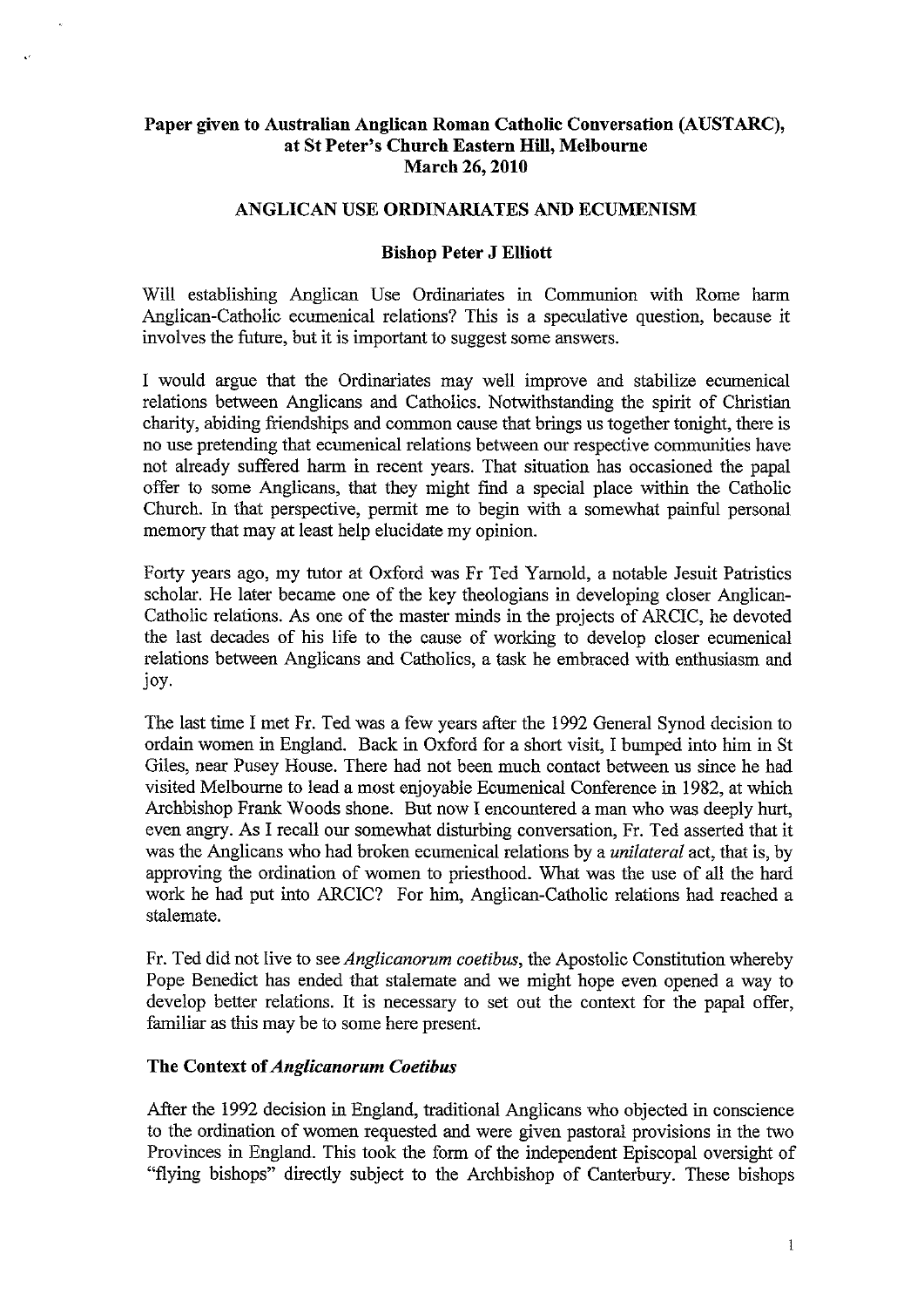minister in the parishes where women clergy are not accepted, usually under the umbrella of Forward in Faith. There has also been a proposal to set up a Third Province for these parishes. This seems to have been set aside.

However, in Australia nothing was done for these people. They were and are expected to accept what is legislated or find their own solutions. Here the ordination of women had already moved further ahead and has now entered its fmal phase with the ordination of two women as bishops, in Perth and Melbourne. Soon that step will be possible in the United Kingdom.

These events have encouraged various Anglican clergy and laity to become Catholics of the Roman Rite, or to enter Eastern Orthodox Churches. Some traditional Anglicans have entered the small breakaway Anglican bodies that had already been established at the time of the first American ordinations of women. Others have held on within the Anglican Communion, waiting to see what would happen next, organising themselves under "Forward in Faith". These latter groups have become dejected when frank and consistent official cautions from Rome were set aside in favour of the ordination of women to the episcopate. Other matters have also exacerbated their concerns, particularly what they see as a breakdown in moral teaching and sacramental discipline.

Across this spectrum, groups of Anglicans ("Anglicanorum coetus") from within the Anglican Communion and from a separate body, the Traditional Anglican Communion, appealed to the Pope for help. The Congregation for the Doctrine of the Faith was entrusted with the matter. After much consultation, Pope Benedict responded with the practical provisions of the Apostolic Constitution *Anglicanorum Coetibus, published with Complementary Norms on November 4<sup>th</sup> 2009.* 

The context of the papal document shows that the Holy Father's offer is not an aggressive initiative, absurdly described as "parking a panzer tank on the lawn of Lambeth Palace". He only exercised his pastoral prerogative, which, whether it is recognised by others or not, does have direct historical relevance in this particular situation. Until the acts of Henry VIII and the Settlement of Elizabeth I determined otherwise, the Church in England was in communion with Rome. All Popes ever since have regarded Anglicans with pastoral solicitude.

Therefore Anglicans should not have been surprised when Pope Benedict XVI reached out to those Anglicans who formally appealed to him, Anglicans who have always looked to Rome. In recent years, these men and women have suffered much and received little, finding themselves isolated in what they see as an unbearable situation with no place for them in the future. As they have told me, they believe that the current trends within Anglicanism are not Anglican, at least, as they understand Anglicanism within the apostolic and patristic traditions of the Oxford Movement and its high church pre-history.

In such a complex situation we all need to respect the religious conscience of others, the right to freedom of conscience, its need to be informed when making choices and decisions. At the same time we also need to beware of triumphalism into which all of us can fall. Some Catholics and traditional Anglicans have been offended by the blithe way some Anglicans in responsible positions have dismissed those intending to enter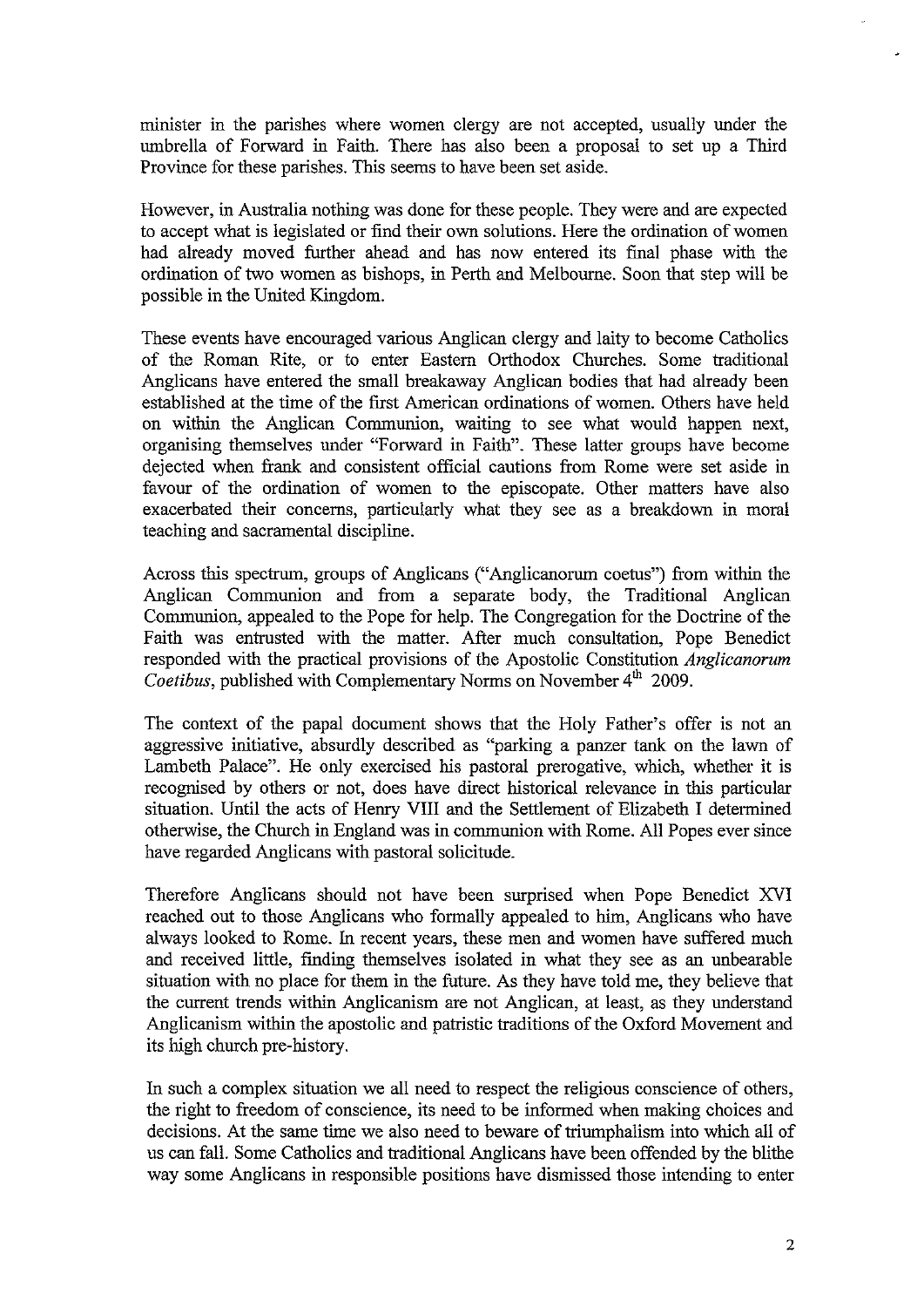the Ordinariate as trouble makers, the "disaffected", or even cranks whose departure across the new Tiber bridge will be no loss to Anglicanism. On the other hand, some Anglicans have been offended by media stunts, or enthusiastic outbursts and exaggerations on the part of a few commentators, implying that vast numbers are about to march across this bridge. Current indications in this country are modest. Some have also made it clear that they would prefer not to enter an Ordinariate, at least at this stage. The transition will be more significant in the United Kingdom and in some regions in Africa and India.

At the same time we are all aware that the Anglican Communion faces another more significant challenge. A large body of classical Evangelical Anglicans in conscience cannot accept the prevailing trends of the wider Anglican Communion, particularly what they see as a shift away from biblical morality and due Church order. They are well organised, as we saw before the last Lambeth Conference. They are making their own plans and they will take steps in their own time. I cannot speak for them and I do not know if anyone here tonight can speak for them. I hope that they will also be accorded the respect for conscience that should be given to those traditional Anglicans who choose to return to full communion with Rome within the personal Ordinariates.

## **What is an "Ordinariate"?**

At this point it is important to clarify what this personal Ordinariate is. The Pope is not setting up some new independent Anglican Church under Rome. The Ordinariates will not constitute a kind of Uniate Anglican Church. The Orthodox use that term, "uniate", and I notice that some Anglicans have taken it up, but it is offensive to Catholics, especially Eastern Rite Catholics. Yet the Eastern Catholics may help us understand the new structure offered to Anglicans.

Within the Catholic Church and in full accord with all her teachings, the Eastern Catholic Churches enjoy autonomy, their own code of canon law, their own cultural, spiritual and liturgical traditions. Their full communion with Rome in practices protects their autonomy and assures them of stability. Outside their own national territories they are organised in the form of special dioceses, which may be known as "Eparchies". This is how they maintain their distinctive spiritual and liturgical traditions when they provide pastoral care for members who emigrate to other lands. These Eastern Rite dioceses cover a nation, province or region, coterminous with the existing dioceses of the Roman Rite, and even other Eastern Rite structures.

In Australia four Eastern Rites exercise ordinary jurisdiction over their own subjects within the Catholic Church: Ukrainian Greek Catholics (Byzantine Rite), Melchite Catholics (Middle Eastern Byzantine Rite), Chaldean Catholics (Iraq, Chaldean Rite) and Maronites (Lebanese) Catholics of Syrian Rite). Their bishops are members of the Episcopal Conference alongside the bishops of the Roman Rite. They would remind anyone of ecumenical sensitivity that they must not be described as "Roman Catholics", a term which may only be applied to Catholics who are members of the Roman Rite, the majority of Catholics.

I have compared the Ordinariate envisaged for former Anglicans to the Eparchy, but only in an effort to explain to interested Anglicans what kind of structure and community is set out in *Anglicanorum Coetibus.* Cardinal Levada, Prefect of the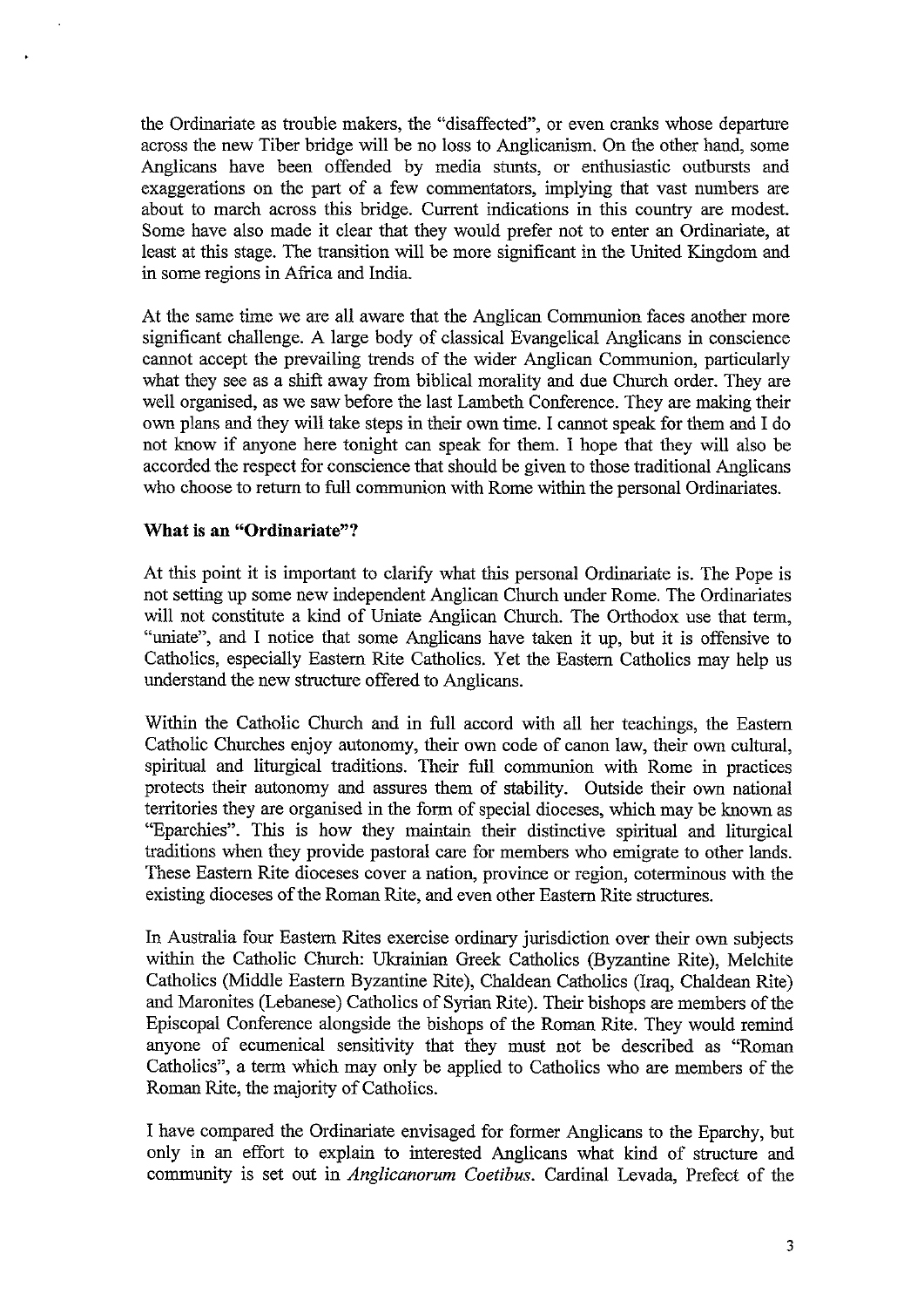Congregation for the Doctrine of the Faith, has recently warned that this comparison should not be taken too far. An Ordinariate is not a Rite, as are the Eastern Catholic Churches. It will be a part of the Roman Rite, like a Military Ordinariate where a bishop has jurisdiction over members of the Armed Forces and their families. Yet the kind of Ordinariate envisaged for former Anglicans will have a much clearer identity and distinctive ethos than a Military Ordinariate.

We should therefore avoid referring to an Anglican *Rite* Ordinariate and speak rather of a Personal Ordinariate within the Roman Rite with the liturgical privilege of an "Anglican Use". This refers to distinctive liturgical privileges, a variation of the two forms of the Roman Rite. Such an "Anglican Use" will no doubt incorporate elements from the Pre-Reformation Sarum Use and the various editions of the Book of Common Prayer. But it is also envisaged that the very "ethos" of these communities will be their Anglican heritage of theology, culture, spirituality etc. In this sense there is another interesting parallel within the Roman Rite, the Personal Prelature of the Holy Cross, Opus Dei. Here associated clergy and laity in many countries come under the spiritual jurisdiction of their own bishop, the prelate, yet at the same time remaining members of the dioceses and parishes of the wider Church.

How this new and unique structure will work out is yet to be seen. But the practical planning is under way. The formal requests of groups of Anglicans for Ordinariates are being received in Rome. From time to time you will see these requests announced in the Press. They are being made by groups of bishops in the Traditional Anglican Communion, some of whom have signed the *Catechism of the Catholic Church* as a sign of their assent to the magisterium. But the Forward in Faith groups are also involved and their role will be axiomatic in the United Kingdom and Australia. In due course a process of sacramental reconciliation will be established and then the structures will take shape.

At the same time there is another set of groups and individuals who are not openly associated with these circles. These men and women are revealing great interest in the Ordinariate, but they often request strict confidentiality. I regret to say that some isolated clergy are obliged to act with great discretion because they feel intimidated by church authorities. This will change once the Ordinariates are in place, with their own churches, councils and pastoral works. The doors will remain open for any Anglican who in conscience chooses to become a Catholic, while maintaining a distinctive Anglican heritage. Of course all other Catholics will be free to worship and receive the sacraments in Ordinariate churches, as is the case across the variety of Rites within the Church.

## **An Ecumenical Question**

The papal project raises a question about the nature and future of Ecumenism. By the papal offer to Anglicans, has the Catholic Church defined ecumenical relations with other Churches and ecclesial communities in terms of a "Return Ecumenism"? By Return Ecumenism we mean that the goal of ecumenical relations is envisaged as the final return of all Christians to communion with Rome. Return Ecumenism is contrasted with "Convergence Ecumenism", a vision or dream many Christians have of an emerging "Great Church of the Future", a Church that will be formed by way of the gradual convergence of all traditions.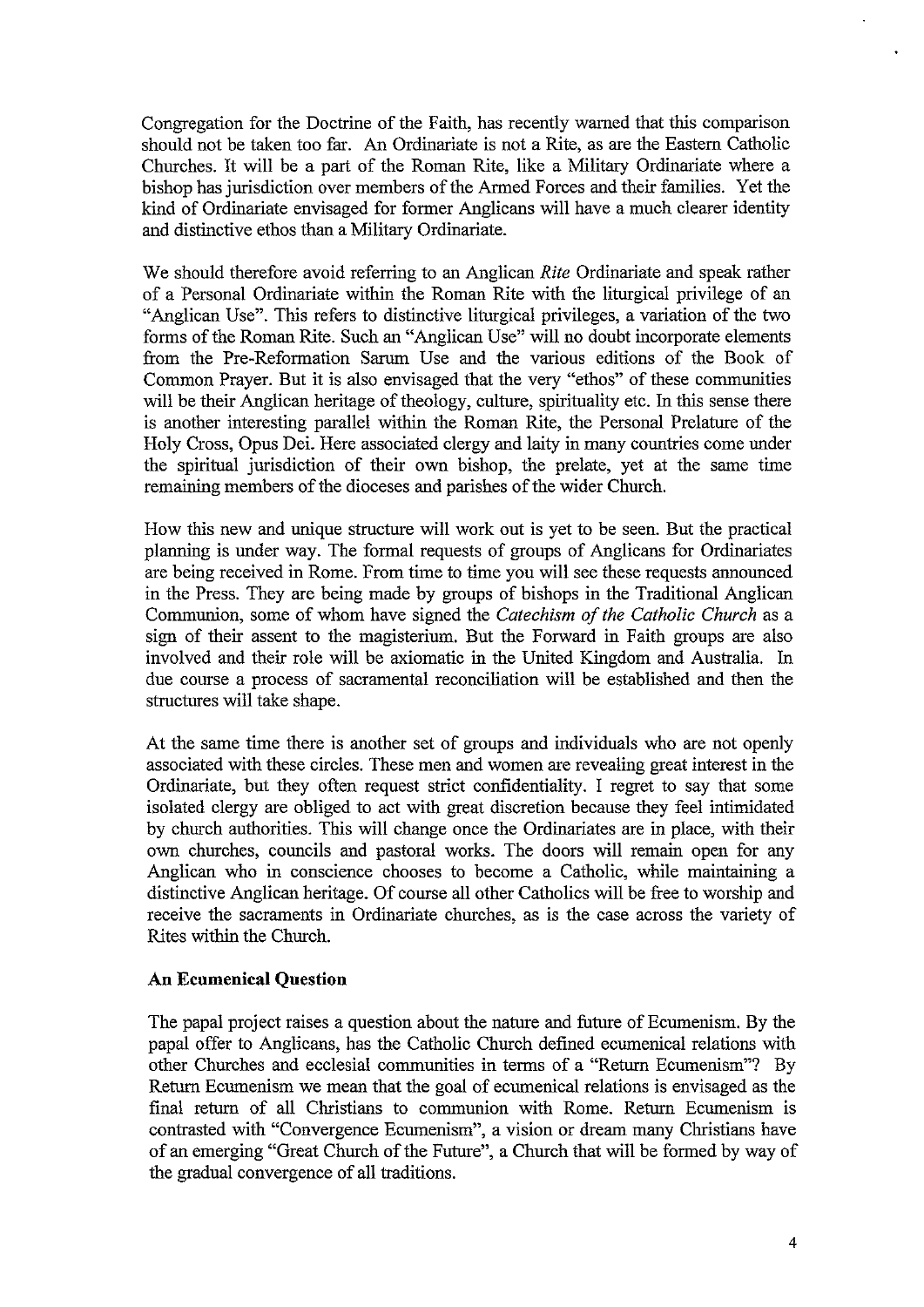Let me suggest that the possibility of Convergence Ecumenism and a Great Church of the Future is more remote now, not because of this papal project, rather because of the very factors that have brought about that project. The convergence for a future Great Church is now being defmed by those same factors, determined by what might be described as a kind of broadly inclusive liberal Protestant Christianity. But, it could be argued that, far from being wide, the ground for convergence is now narrowed. It is restricted only to those who understand Christianity basically in terms of Twentieth Century liberal theologies or at least those with a commitment to Enlightenment modemity, reflected for example in what is called "Affirming Catholicism". But can this be the means of synthesising and uniting deeper Westem and Eastem Catholic and Reformation traditions of theology, worship, spirituality etc.?

However, while I raise that question, it is not for me to speculate on the feasibility of such a way of convergence. It has nothing in common with the Church of which I am a bishop. Its dream may still have some adherents within the Catholic Church, but only within the Roman Rite and only in some countries. These people are vocal, but their numbers dwindle because they are ageing. They do not play a significant role in the Church of today. So let me indicate current trends in the Catholic Church.

World Youth Day in Sydney 2008 was not some future indication. It marks what is happening now, the rise of what is being called "evangelical Catholicism", traditional and orthodox in content yet complex, lively and flexible in its range of spiritualities and movements. Nor is this a shift away into spiritualised religion. The global multiethnic Church is engaged with the world, actively sharing in Christ's work of Redemption as the Second Vatican Council mandated. This Church is animated by the vision and call of John Paul II for a New Evangelisation in a new Millennium. This is being carried forward by the creative genius of his successor, Benedict XVI.

To grasp what motivates the Pope I would recommend *Ratzinger's Faith, the Theology of Benedict XVI* by Tracey Rowland (Oxford University Press 2008). This book is also a key to how he understands Anglicans and why he wishes to provide a special place for some of them within the Church he leads.

Let me retum to that delicate question. *By the papal offer to Anglicans, has the Catholic Church defined ecumenical relations with other Churches and ecclesial communities in terms of a "Return Ecumenism "?* If we go back to the authoritative source of Catholic ecumenism, the Second Vatican Council, we can see that this was always there. Read the second paragraph of the Decree on Ecumenism, *Unitatis redintegratio,* of the Second Vatican Council, and you see that the Papacy is a nonnegotiable factor in the basis of Catholic Ecumenism. Fidelity to apostolic ecclesiology remains the norm. In that context, the ordination of women has jettisoned any possibility of resolving the issue of Anglican Orders, as many had hoped.

Questions are now raised as to how Anglicans really understand Orders, priesthood, episcopate. In what perspective do they understand and interpret apostolic order and ministry: is it that of the continuous tradition of East and West, or that of the Reformation, or even through some Twentieth Century ideology of gender equity?